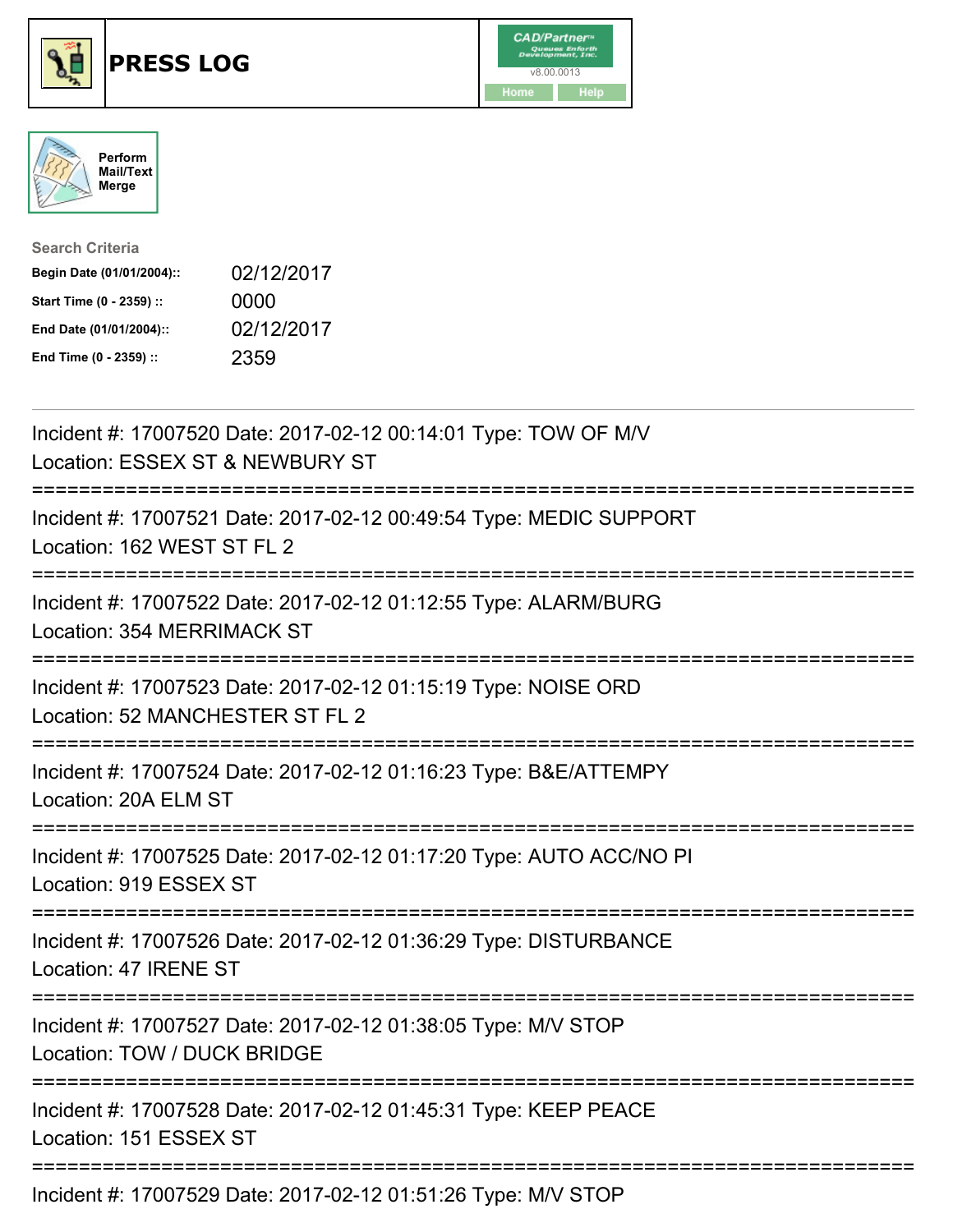| Location: BROADWAY & ESSEX ST                                                                                                     |
|-----------------------------------------------------------------------------------------------------------------------------------|
| Incident #: 17007530 Date: 2017-02-12 01:55:55 Type: M/V STOP<br>Location: 700 ESSEX ST<br>-----------------                      |
| Incident #: 17007531 Date: 2017-02-12 01:59:15 Type: BUILDING CHK<br>Location: 700 ESSEX ST                                       |
| Incident #: 17007532 Date: 2017-02-12 02:03:36 Type: M/V STOP<br>Location: BROADWAY & VALLEY ST                                   |
| Incident #: 17007533 Date: 2017-02-12 02:04:41 Type: M/V STOP<br>Location: BODWELL ST & MARGIN ST                                 |
| Incident #: 17007534 Date: 2017-02-12 02:05:08 Type: M/V STOP<br>Location: COMMONWEALTH DR & MARSTON ST                           |
| .---------------------------<br>Incident #: 17007535 Date: 2017-02-12 02:07:58 Type: NOISE ORD<br>Location: MARKET ST & PARKER ST |
| Incident #: 17007536 Date: 2017-02-12 02:12:26 Type: NOISE ORD<br>Location: 489 S BROADWAY #13                                    |
| Incident #: 17007537 Date: 2017-02-12 02:15:58 Type: MEDIC SUPPORT<br>Location: 187 FARNHAM ST FL 1                               |
| Incident #: 17007538 Date: 2017-02-12 02:18:57 Type: AUTO ACC/NO PI<br>Location: 21 ALDER ST                                      |
| Incident #: 17007539 Date: 2017-02-12 02:21:26 Type: NOISE ORD<br>Location: 202 S UNION ST FL 1                                   |
| Incident #: 17007540 Date: 2017-02-12 02:34:29 Type: HIT & RUN M/V<br>Location: 589 HOWARD ST                                     |
| Incident #: 17007541 Date: 2017-02-12 02:35:44 Type: M/V STOP<br>Location: MARKET ST & PARKER ST                                  |
| Incident #: 17007542 Date: 2017-02-12 03:00:43 Type: NOISE ORD<br>Location: 489 S BROADWAY #13                                    |
| $Incidant #: 17007543 \text{ Data}: 2017.02.12.03:20:07.$                                                                         |

Incident #: 17007543 Date: 2017-02-12 03:20:07 Type: NOISE ORD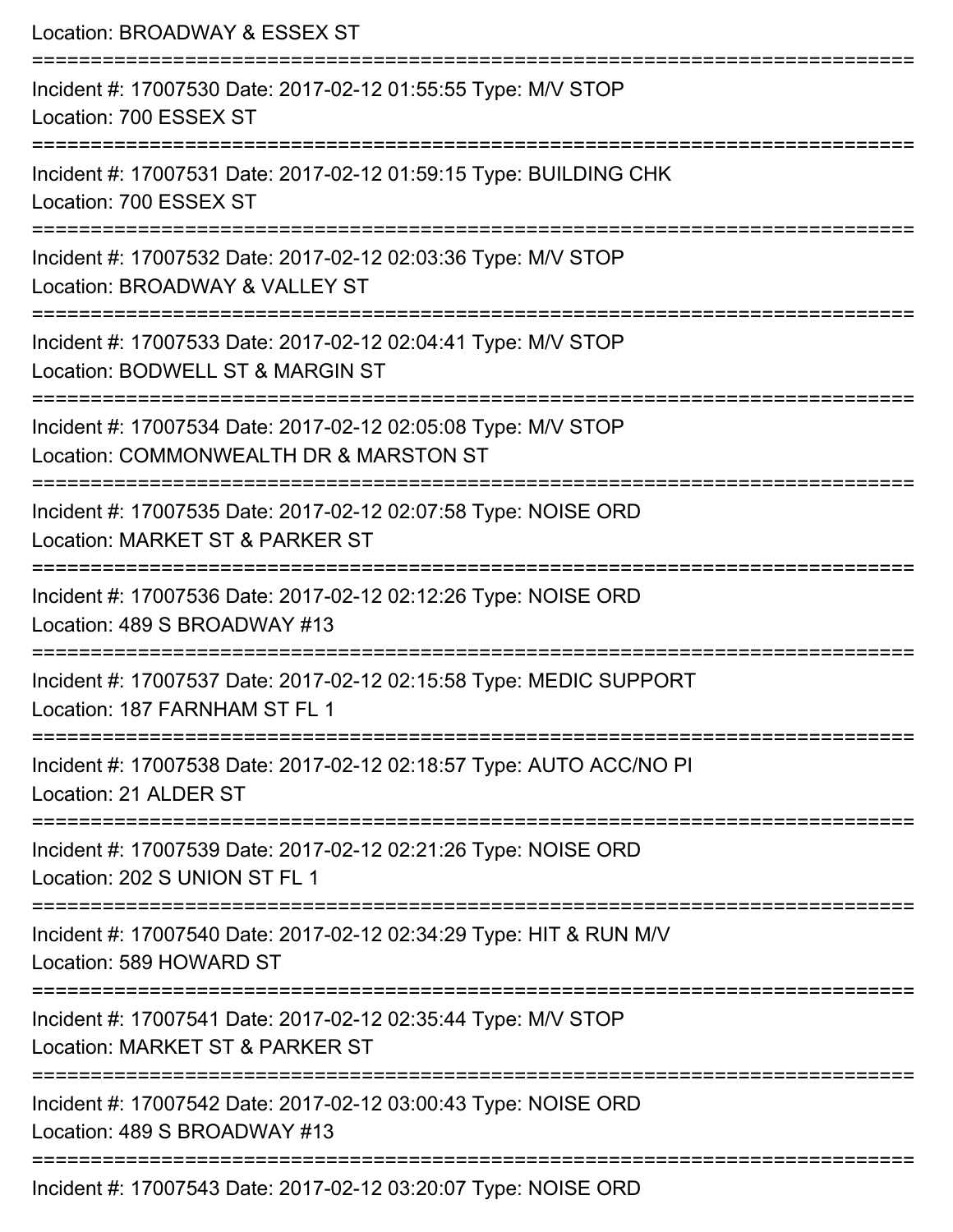| Incident #: 17007544 Date: 2017-02-12 03:49:46 Type: CK WELL BEING<br>Location: JACKSON ST & METHUEN ST |
|---------------------------------------------------------------------------------------------------------|
| Incident #: 17007545 Date: 2017-02-12 03:52:18 Type: M/V STOP<br>Location: ESSEX ST & LAWRENCE ST       |
| Incident #: 17007546 Date: 2017-02-12 04:35:55 Type: NOISE ORD<br>Location: 600 BROADWAY #220           |
| Incident #: 17007547 Date: 2017-02-12 05:36:27 Type: NOISE ORD<br>Location: 202B BAILEY ST              |
| Incident #: 17007548 Date: 2017-02-12 05:50:38 Type: AUTO ACC/NO PI<br>Location: 59 HAVERHILL ST        |
| Incident #: 17007549 Date: 2017-02-12 07:29:13 Type: MEDIC SUPPORT<br>Location: 9 TREMONT ST #222       |
| Incident #: 17007550 Date: 2017-02-12 07:32:05 Type: DOMESTIC/PAST<br>Location: 5 MT VERNON ST FL 3     |
| Incident #: 17007551 Date: 2017-02-12 07:34:30 Type: ALARM/BURG<br>Location: SUBWAY / 360 BROADWAY      |
| Incident #: 17007552 Date: 2017-02-12 07:50:55 Type: SUS PERS/MV<br><b>Location: 9 BENNINGTON ST</b>    |
| Incident #: 17007553 Date: 2017-02-12 08:17:45 Type: SUS PERS/MV<br>Location: 18 BLAKELIN ST            |
| Incident #: 17007554 Date: 2017-02-12 08:30:11 Type: M/V STOP<br>Location: AMESBURY ST & COMMON ST      |
| Incident #: 17007555 Date: 2017-02-12 08:30:54 Type: M/V STOP<br>Location: BROADWAY & CROSS ST          |
| Incident #: 17007556 Date: 2017-02-12 08:33:25 Type: M/V STOP<br>Location: COMMON ST & JACKSON ST       |
| Incident #: 17007557 Date: 2017-02-12 08:36:12 Type: M/V STOP                                           |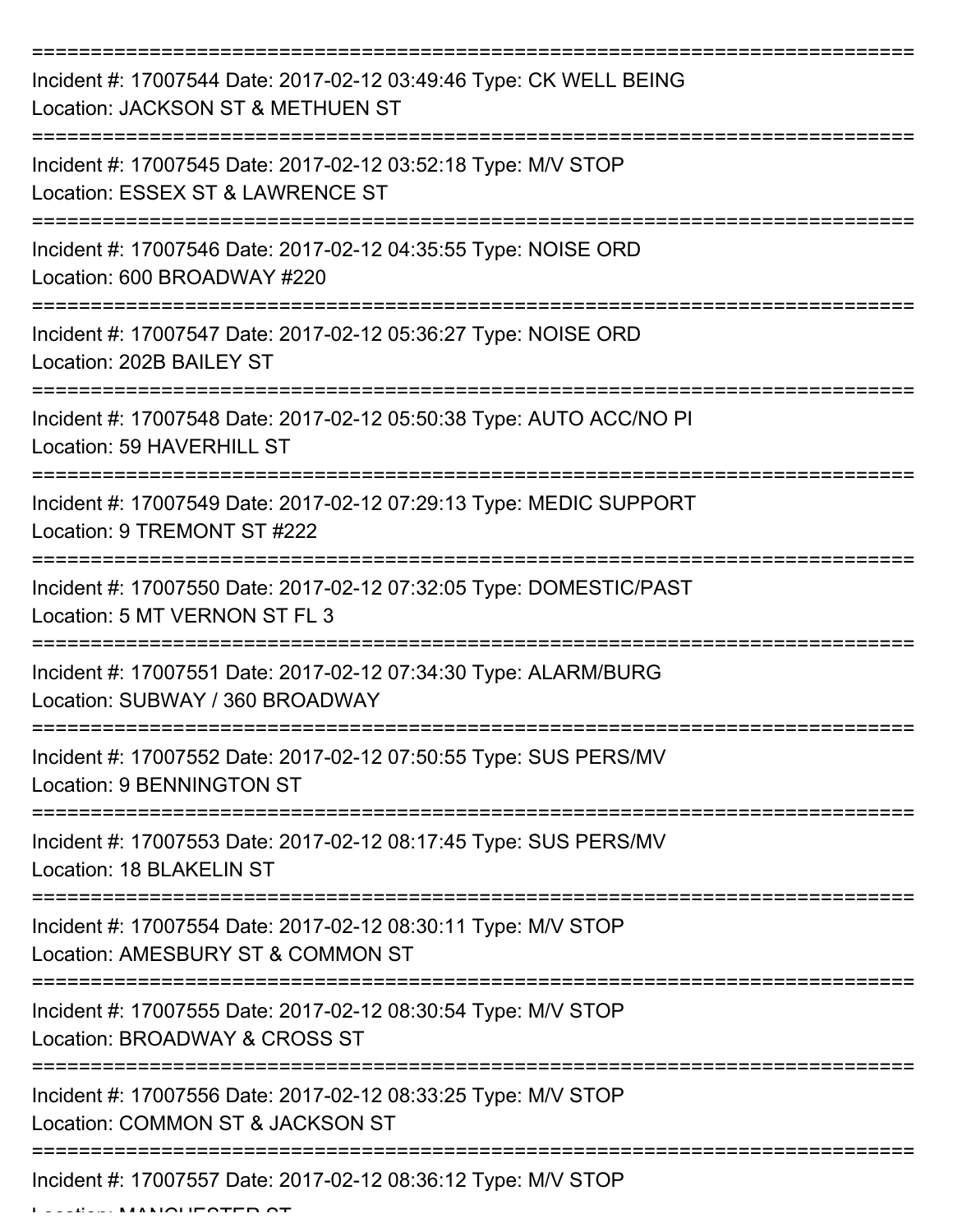| Incident #: 17007558 Date: 2017-02-12 09:49:50 Type: M/V STOP<br>Location: 284 LOWELL ST                        |
|-----------------------------------------------------------------------------------------------------------------|
| Incident #: 17007559 Date: 2017-02-12 10:05:25 Type: MEDIC SUPPORT<br>Location: 159 MARGIN ST FL 2ND            |
| Incident #: 17007560 Date: 2017-02-12 10:10:38 Type: HIT & RUN M/V<br>Location: 15 DARTMOUTH ST                 |
| Incident #: 17007561 Date: 2017-02-12 10:32:20 Type: M/V STOP<br>Location: 640 ESSEX ST                         |
| Incident #: 17007562 Date: 2017-02-12 10:34:36 Type: M/V STOP<br>Location: BRADFORD ST & BROADWAY               |
| Incident #: 17007563 Date: 2017-02-12 11:06:51 Type: M/V STOP<br>Location: S UNION ST & SALEM ST                |
| Incident #: 17007564 Date: 2017-02-12 11:09:20 Type: MV/BLOCKING<br>Location: 153 GARDEN ST                     |
| Incident #: 17007565 Date: 2017-02-12 11:09:41 Type: M/V STOP<br>Location: AMESBURY ST & LOWELL ST              |
| Incident #: 17007566 Date: 2017-02-12 11:16:23 Type: M/V STOP<br>Location: S UNION ST & SALEM ST                |
| Incident #: 17007567 Date: 2017-02-12 11:26:02 Type: M/V STOP<br>Location: BAILEY ST & FOSTER ST                |
| Incident #: 17007568 Date: 2017-02-12 11:53:31 Type: M/V STOP<br>Location: BRADFORD ST & BROADWAY               |
| Incident #: 17007569 Date: 2017-02-12 11:54:21 Type: M/V STOP<br>Location: BRADFORD ST & BROADWAY               |
| Incident #: 17007570 Date: 2017-02-12 11:58:19 Type: M/V STOP<br>Location: HAFFNER'S GAS STATION / 69 PARKER ST |
| Incident #: 17007571 Date: 2017-02-12 12:11:04 Type: HIT & RUN M/V                                              |

Location: 021 ESSEY ST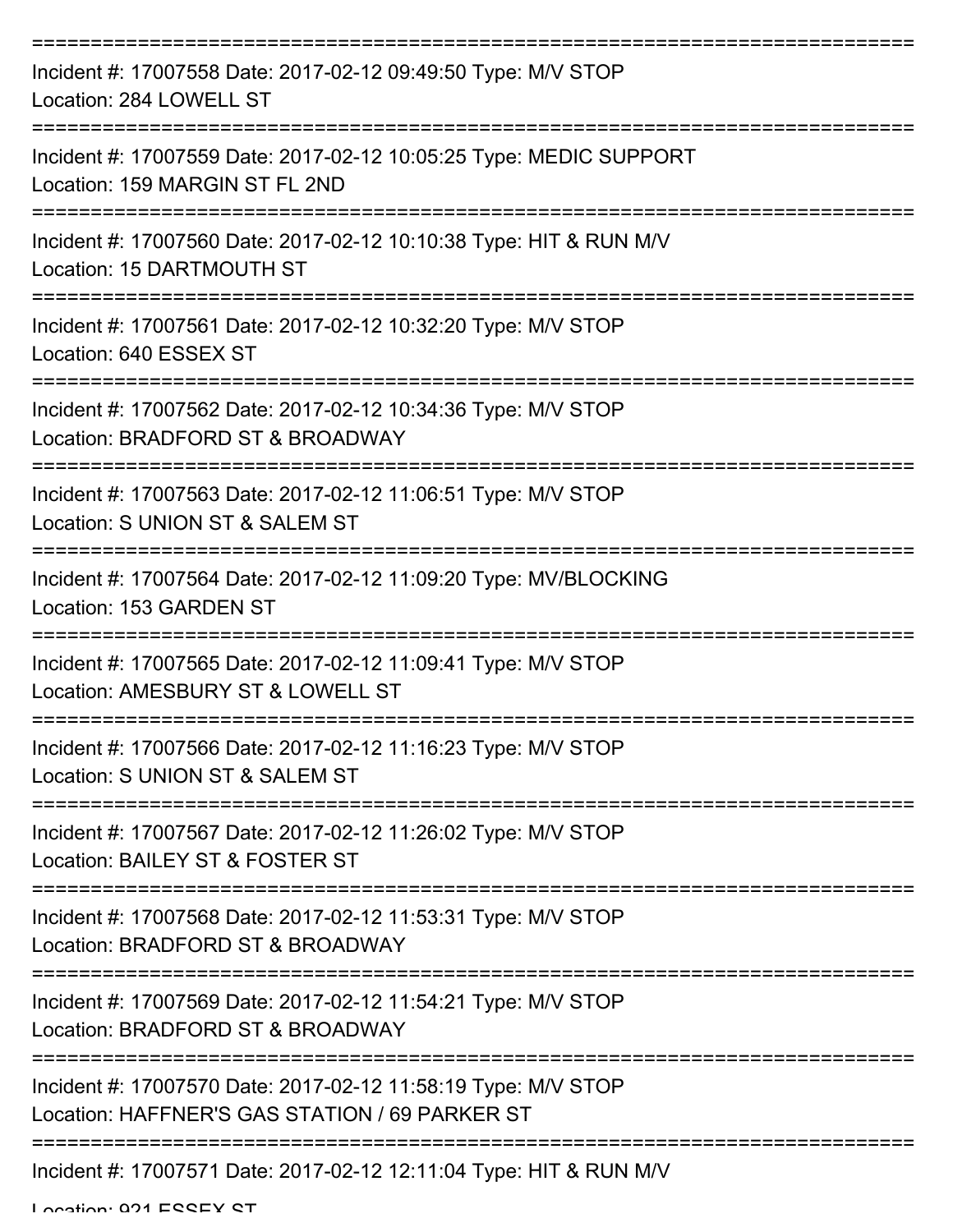| Incident #: 17007572 Date: 2017-02-12 12:29:00 Type: M/V STOP<br>Location: CHESTNUT ST & LAWRENCE ST            |
|-----------------------------------------------------------------------------------------------------------------|
| Incident #: 17007573 Date: 2017-02-12 12:43:17 Type: DOMESTIC/PROG<br>Location: 117 THOREAU WAY #APT512         |
| Incident #: 17007574 Date: 2017-02-12 13:03:08 Type: ASSSIT OTHER PD<br>Location: 209 JACKSON ST FL 3RD         |
| Incident #: 17007575 Date: 2017-02-12 13:19:23 Type: TOW OF M/V<br>Location: TRESPASS / 6 DIAMOND ST            |
| Incident #: 17007576 Date: 2017-02-12 13:33:45 Type: SUICIDE ATTEMPT<br>Location: 28 SUMMER ST FL 1ST           |
| Incident #: 17007577 Date: 2017-02-12 13:34:31 Type: M/V STOP<br>Location: E HAVERHILL ST & ELM ST              |
| Incident #: 17007578 Date: 2017-02-12 13:40:54 Type: ALARM/BURG<br>Location: OLD HIGH SCHOOL / 233 HAVERHILL ST |
| Incident #: 17007579 Date: 2017-02-12 13:48:18 Type: AUTO ACC/UNK PI<br><b>Location: MARSTON ST</b>             |
| Incident #: 17007580 Date: 2017-02-12 13:56:51 Type: MV/BLOCKING<br>Location: 636 LOWELL ST                     |
| Incident #: 17007581 Date: 2017-02-12 14:05:03 Type: SUS PERS/MV<br>Location: BIGELOW ST & CARLETON ST          |
| Incident #: 17007582 Date: 2017-02-12 14:13:52 Type: LIC PLATE STO<br>Location: 31 TRINITY ST                   |
| Incident #: 17007583 Date: 2017-02-12 14:23:38 Type: ALARM/BURG<br>Location: DUNKIN DONUTS / 608 S UNION ST     |
| Incident #: 17007584 Date: 2017-02-12 14:49:41 Type: NOISE ORD<br>Location: 13 DUCKETT AV                       |
| Incident #: 17007585 Date: 2017-02-12 14:52:06 Type: AUTO ACC/NO PI<br>Location: 5 PORTLAND ST                  |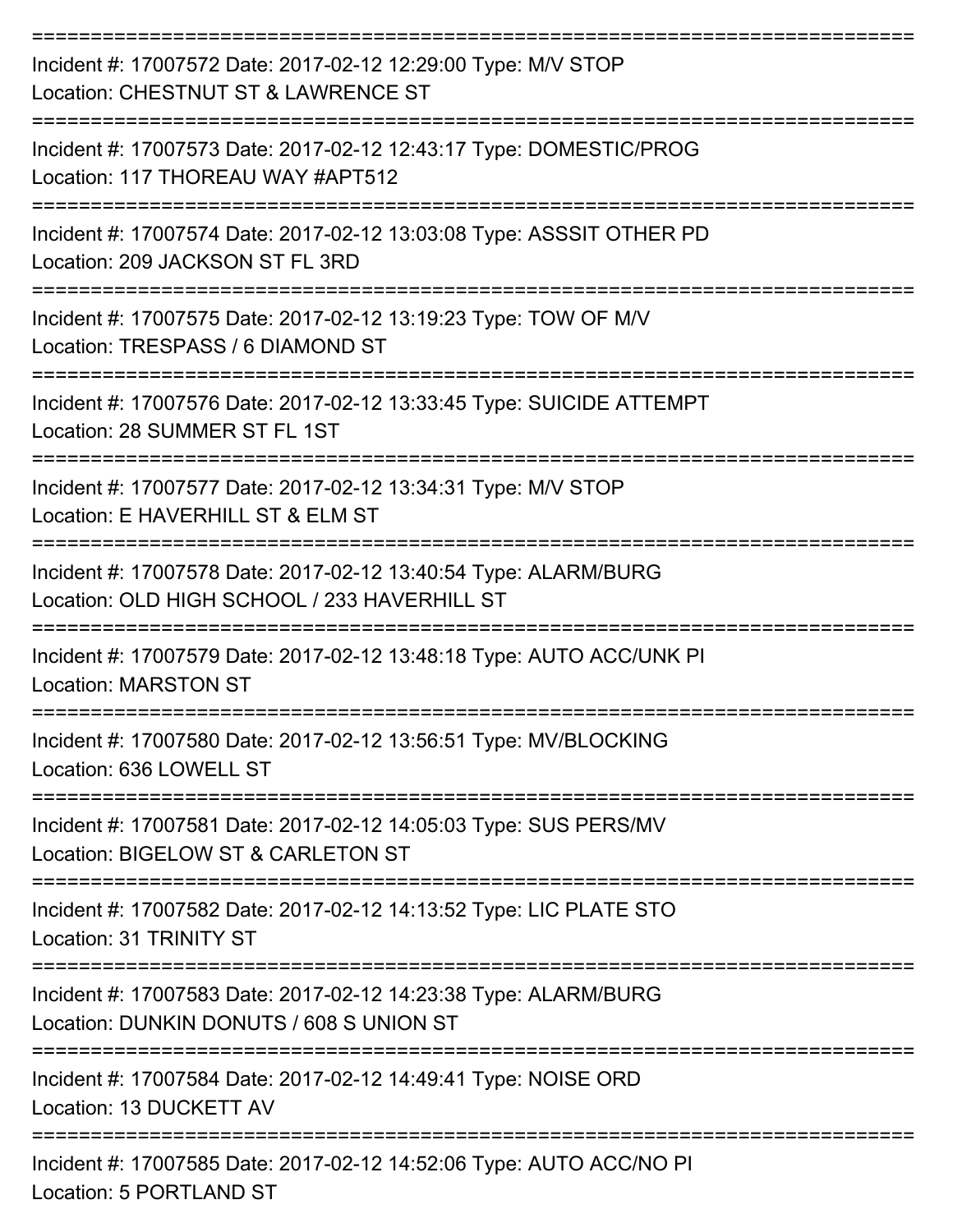| Incident #: 17007587 Date: 2017-02-12 14:56:00 Type: MEDIC SUPPORT<br>Location: 48 BOXFORD ST FL 1STFL                                 |
|----------------------------------------------------------------------------------------------------------------------------------------|
| Incident #: 17007586 Date: 2017-02-12 14:57:28 Type: BUILDING CHK<br>Location: TD BANKNORTH MA / 450 ESSEX ST                          |
| Incident #: 17007588 Date: 2017-02-12 15:04:48 Type: LOST PROPERTY<br><b>Location: BROADWAY &amp; CROSS</b>                            |
| Incident #: 17007589 Date: 2017-02-12 15:25:03 Type: MV/BLOCKING<br>Location: 5 FOREST ST                                              |
| Incident #: 17007590 Date: 2017-02-12 15:39:04 Type: CK WELL BEING<br>Location: COMMONWEALTH DR<br>=================================== |
| Incident #: 17007591 Date: 2017-02-12 15:42:08 Type: NOTIFICATION<br>Location: 36 AMHERST ST                                           |
| Incident #: 17007592 Date: 2017-02-12 15:45:15 Type: CK WELL BEING<br>Location: 69 FERRY ST FL 1ST                                     |
| Incident #: 17007593 Date: 2017-02-12 15:53:34 Type: UNKNOWN PROB<br>Location: 533 ANDOVER ST                                          |
| Incident #: 17007594 Date: 2017-02-12 15:53:58 Type: A&B PROG<br>Location: LAWRENCE GENERAL HOSPITAL / 1 GENERAL ST                    |
| Incident #: 17007595 Date: 2017-02-12 16:02:08 Type: A&B PAST<br>Location: SMOKE VALLEY / BROADWAY & HAVERHILL ST                      |
| Incident #: 17007596 Date: 2017-02-12 16:36:14 Type: B&E/PROG<br>Location: 173 BAILEY ST                                               |
| Incident #: 17007597 Date: 2017-02-12 16:53:45 Type: ALARM/BURG<br>Location: DUNKIN DONUT / 608 S UNION ST                             |
| Incident #: 17007598 Date: 2017-02-12 17:04:25 Type: M/V STOP<br>Location: FRANKLIN ST & LOWELL ST                                     |
| Incident #: 17007599 Date: 2017-02-12 17:07:23 Type: M/V STOP<br>Location: 206 BROADWAY                                                |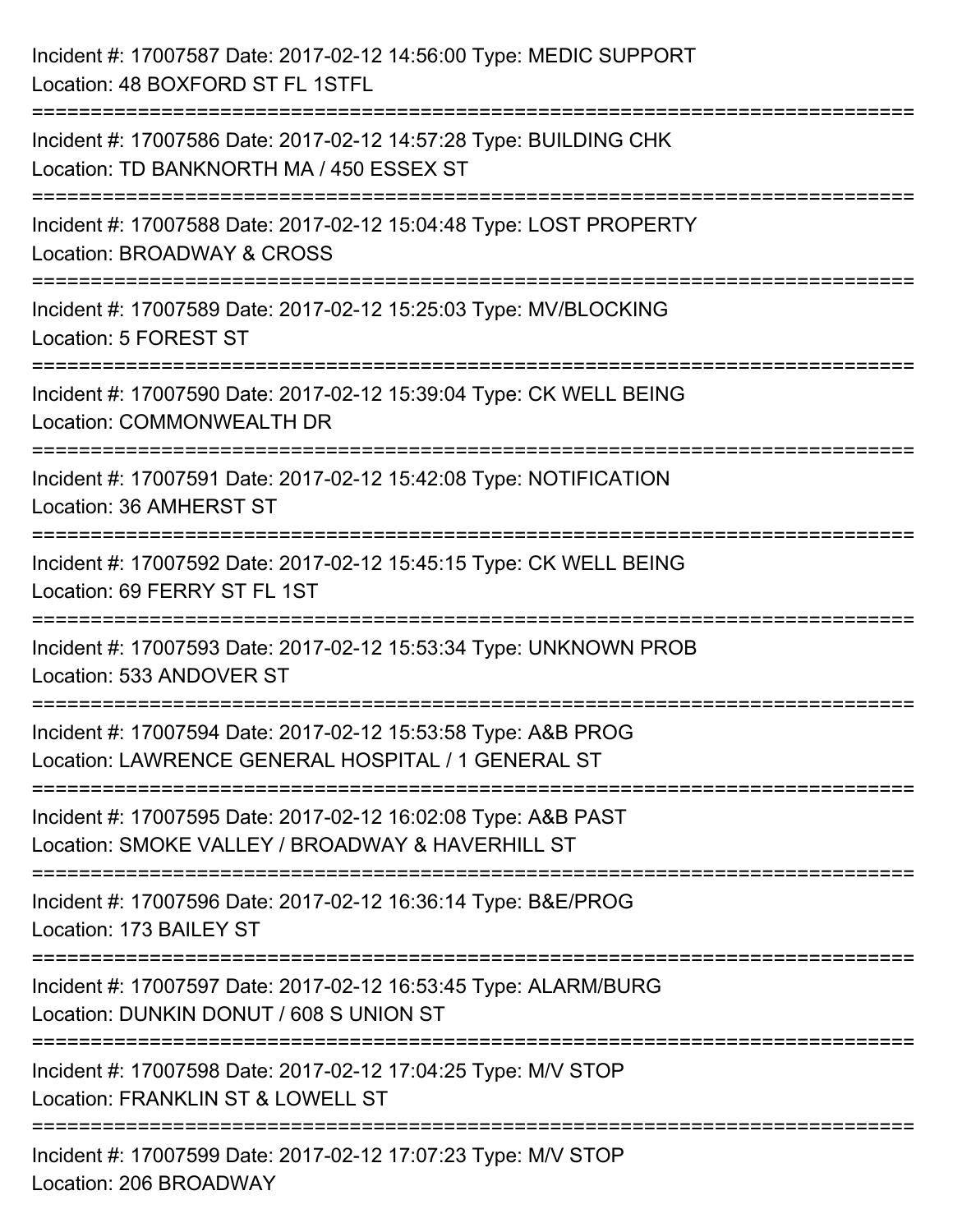| Incident #: 17007600 Date: 2017-02-12 17:13:49 Type: M/V STOP<br>Location: FRANKLIN ST & HAVERHILL ST               |
|---------------------------------------------------------------------------------------------------------------------|
| Incident #: 17007601 Date: 2017-02-12 17:15:49 Type: MV/BLOCKING<br>Location: 21 SWAN ST                            |
| Incident #: 17007602 Date: 2017-02-12 17:17:43 Type: GENERAL SERV<br>Location: 2 PHILLIPS ST                        |
| Incident #: 17007604 Date: 2017-02-12 17:17:57 Type: M/V STOP<br>Location: LOWELL ST & WINTER ST                    |
| Incident #: 17007603 Date: 2017-02-12 17:19:45 Type: MAN DOWN<br>Location: BROADWAY & PARK ST                       |
| Incident #: 17007605 Date: 2017-02-12 17:22:26 Type: CK WELL BEING<br>Location: 58 LOUISBERG ST                     |
| Incident #: 17007606 Date: 2017-02-12 17:25:32 Type: UNWANTEDGUEST<br>Location: 700 ESSEX ST                        |
| Incident #: 17007607 Date: 2017-02-12 17:27:31 Type: M/V STOP<br>Location: 120 BROADWAY                             |
| Incident #: 17007608 Date: 2017-02-12 17:47:17 Type: M/V STOP<br>Location: 205 BROADWAY                             |
| Incident #: 17007609 Date: 2017-02-12 17:47:41 Type: SUS PERS/MV<br>Location: BOWDOIN ST<br>----------------------- |
| Incident #: 17007610 Date: 2017-02-12 17:49:20 Type: AUTO ACC/NO PI<br>Location: LAUNDRY CAPITAL / 351 BROADWAY     |
| Incident #: 17007611 Date: 2017-02-12 17:51:56 Type: M/V STOP<br>Location: 205 BROADWAY                             |
| Incident #: 17007612 Date: 2017-02-12 17:53:47 Type: M/V STOP<br>Location: 120 BROADWAY                             |
| Incident #: 17007613 Date: 2017-02-12 18:01:44 Type: M/V STOP<br>Location: BRADFORD ST & BROADWAY                   |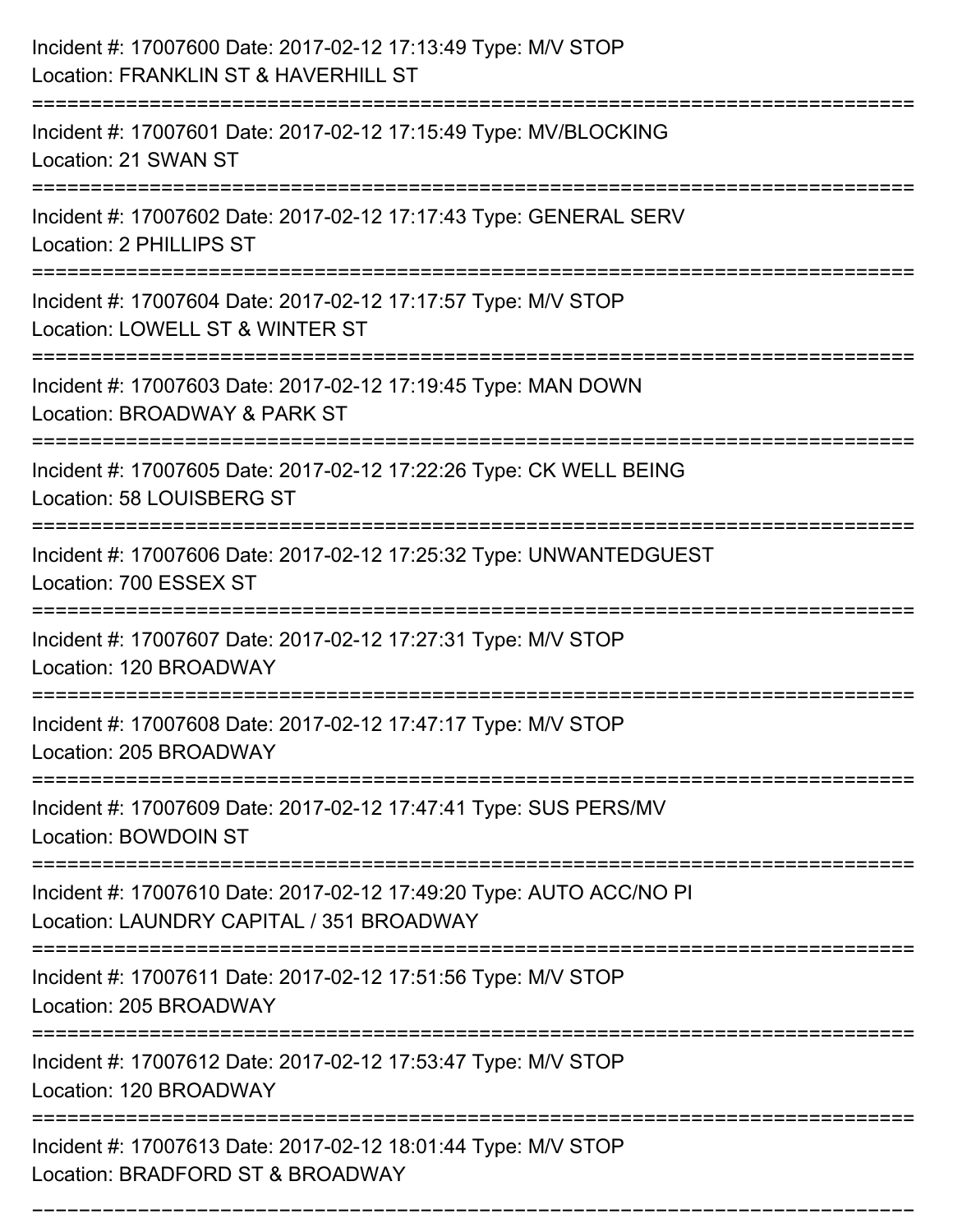| Incident #: 17007614 Date: 2017-02-12 18:07:12 Type: M/V STOP<br><b>Location: CANAL ST</b>                                              |
|-----------------------------------------------------------------------------------------------------------------------------------------|
| =================================<br>Incident #: 17007615 Date: 2017-02-12 18:10:57 Type: DISTURBANCE<br>Location: 152 SPRUCE ST FL 2ND |
| Incident #: 17007616 Date: 2017-02-12 18:11:21 Type: M/V STOP<br>Location: COMMON ST & HAMPSHIRE ST                                     |
| Incident #: 17007618 Date: 2017-02-12 18:22:21 Type: MAN DOWN<br>Location: 0 BROADWAY                                                   |
| Incident #: 17007617 Date: 2017-02-12 18:23:04 Type: DOMESTIC/PROG<br>Location: 36 AMHERST ST                                           |
| Incident #: 17007619 Date: 2017-02-12 18:25:05 Type: LOUD NOISE<br>Location: 61 ABBOTT ST                                               |
| :===================================<br>Incident #: 17007620 Date: 2017-02-12 18:37:06 Type: NOTIFICATION<br>Location: 18 BEACON ST #3  |
| Incident #: 17007621 Date: 2017-02-12 18:47:29 Type: HIT & RUN M/V<br>Location: 507 ANDOVER ST                                          |
| Incident #: 17007622 Date: 2017-02-12 19:06:56 Type: ASSIST FIRE<br>Location: COMMONWEALTH MOTOR CHEVY / 1 COMMONWEALTH DR              |
| Incident #: 17007623 Date: 2017-02-12 19:12:40 Type: AUTO ACC/PED<br>Location: HAVERHILL ST & WEST ST                                   |
| Incident #: 17007624 Date: 2017-02-12 19:26:22 Type: ALARM/BURG<br>Location: DUNKIN DONUTS / 608 S UNION ST                             |
| Incident #: 17007625 Date: 2017-02-12 19:29:22 Type: AUTO ACC/NO PI<br>Location: 22 SPRUCE ST                                           |
| Incident #: 17007626 Date: 2017-02-12 19:36:50 Type: HIT & RUN M/V<br>Location: 7 DAISY ST                                              |
| Incident #: 17007627 Date: 2017-02-12 19:40:18 Type: TOW OF M/V<br>Location: TRESPASS / 60 ISLAND ST                                    |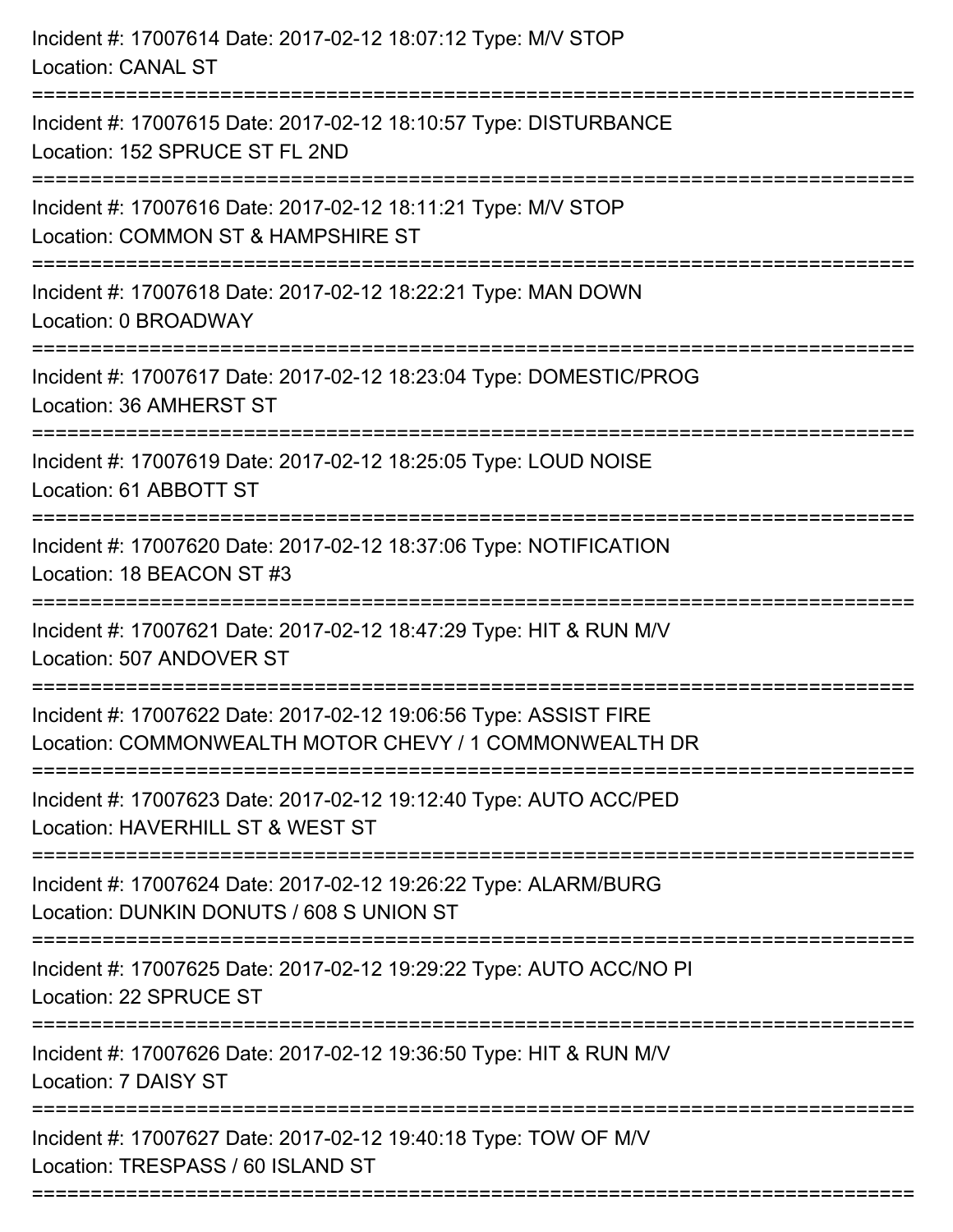Location: 2 MUSEUM SQ

| Incident #: 17007629 Date: 2017-02-12 20:00:16 Type: NOTIFICATION<br>Location: 22 BROADWAY AV                  |
|----------------------------------------------------------------------------------------------------------------|
| Incident #: 17007630 Date: 2017-02-12 20:15:16 Type: MV/BLOCKING<br>Location: 259 HOWARD ST                    |
| Incident #: 17007631 Date: 2017-02-12 20:19:07 Type: ALARM/BURG<br>Location: IPHONE SOLUTIONS / 117 S BROADWAY |
| Incident #: 17007632 Date: 2017-02-12 20:20:13 Type: SUS PERS/MV<br>Location: BICKNELL TER & RESERVOIR ST      |
| Incident #: 17007633 Date: 2017-02-12 20:29:00 Type: HIT & RUN M/V<br>Location: AMHERST ST & ANDOVER ST        |
| Incident #: 17007634 Date: 2017-02-12 20:43:33 Type: M/V STOP<br>Location: ESSEXT ST & UNIOIN ST               |
| Incident #: 17007635 Date: 2017-02-12 20:57:24 Type: AUTO ACC/PI<br>Location: 510 HAVERHILL ST                 |
| Incident #: 17007636 Date: 2017-02-12 21:16:19 Type: DOMESTIC/PROG<br>Location: 129 WATER ST                   |
| Incident #: 17007637 Date: 2017-02-12 21:38:16 Type: GENERAL SERV<br>Location: AVON ST & SAUNDERS ST           |
| Incident #: 17007638 Date: 2017-02-12 21:46:51 Type: ANIMAL COMPL<br>Location: HAVERHILL ST & PROSPECT ST      |
| Incident #: 17007639 Date: 2017-02-12 22:26:13 Type: AUTO ACC/NO PI<br>Location: 342 BROADWAY                  |
| Incident #: 17007640 Date: 2017-02-12 22:42:40 Type: SUS PERS/MV<br>Location: 371 LAWRENCE ST                  |
| Incident #: 17007641 Date: 2017-02-12 22:44:37 Type: AUTO ACC/NO PI<br>Location: BROADWAY & ESSEX ST           |
|                                                                                                                |